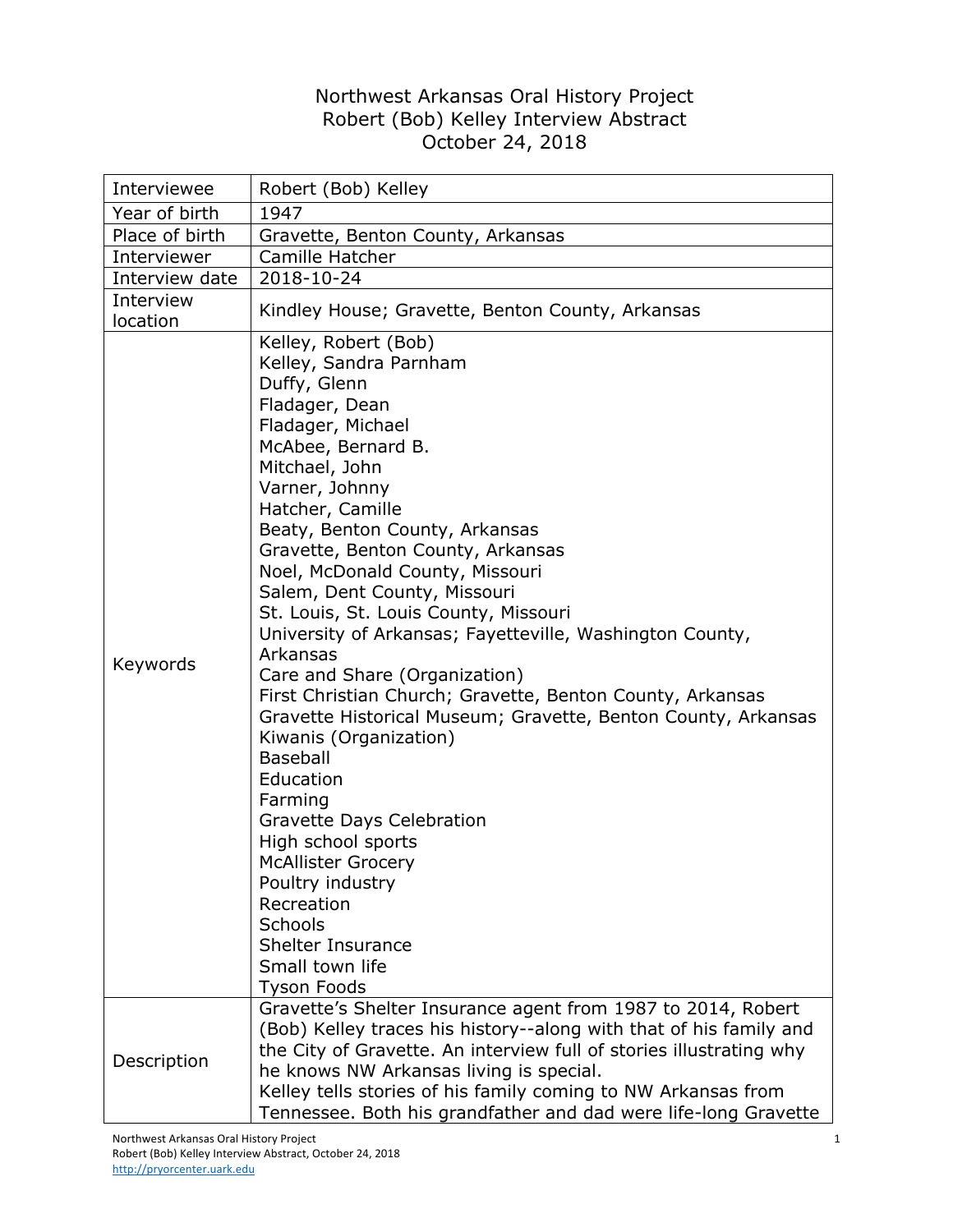| residents. His mother's family lived in Maysville. Kelley          |
|--------------------------------------------------------------------|
| continues to live outside Gravette, residing on the property       |
| where he was born. His family bought the land following his        |
| Dad's return from overseas service in World War II. At that        |
| time, 30 acres of land could be bought for \$400 plus taxes.       |
| Later the family would add more acres. Some of the family lived    |
| close to Georgia Flats and Beaty.                                  |
| Born in 1947, Kelley remembers when their home used kerosene       |
| lamps as there was no electricity, he carried water from the       |
| spring, and there was outdoor plumbing. When it came time for      |
| a new home, Dad built it on their property. Neighbors and          |
| family came to help. Dad also built chicken houses on the          |
| property. Soon Kelley and his brother fed 15,000 chickens.         |
| From first grade in 1953 until graduation in 1965, Kelley          |
| attended classes in the Gravette School District. The original     |
| classrooms were brick buildings brought from Camp Crowder.         |
| Lunch was eaten at school with the menus seldom varying. Polio     |
| and smallpox vaccines were received. Kelley rode the bus until     |
| high school when he, one of the few to have a car, became the      |
| owner of a 1941 DeSoto. Kelley's class was one of the first in the |
| new high school.                                                   |
| Kelley pays tribute to several coaches, teachers, and school       |
| administrators. Coach McAbee hated loafing and showboating:        |
| athletes quickly learned to perform at their best. Kelley          |
| remarked 'if he told you to get out to second base if one of my    |
| legs was broken, I'd crawl out there.' Gravette had baseball and   |
| basketball teams, but no football. Administrator, Glenn Duffy,     |
| and Coach McAbee went to the bank to borrow money on a             |
| personal loan to bring that sport to the school. First year the    |
| team won most of their games. Kelley shares memories from          |
| the trips teachers and counselors set up to University of          |
| Arkansas and St. Louis. These were eye openers for students        |
| who seldom left Gravette.                                          |
| Living on a farm meant chores to be done; but left time for fun.   |
| Eating out was rare, but on his parent's anniversary they went to  |
| a restaurant. There was summer baseball with trips to Jane and     |
| Noel (Missouri) for games. Saturday night Gravette stores          |
| stayed opened late and for a while the City had a theatre. A       |
| date night might mean a trip to Noel to play miniature golf.       |
| While in high school Kelley worked at McAllister's grocery as a    |
| carryout boy and later as part of the Gravette Street              |
| Department. He recalls his City duties of digging ditches,         |
| working at the dump, and taking down a tree in the park where      |
| the airplane is now displayed.                                     |
| Graduating from high school during the VietNam war (1965),         |
| Kelley went to the University of Arkansas on a 2S deferment.       |
| During his college years, he married Sandra Parnham. Kelley        |
| graduated with a teaching degree and went to work in Salem,        |
| Missouri. In Salem he taught high school for 18 years,             |
| implementing a vocational program to provide students not          |